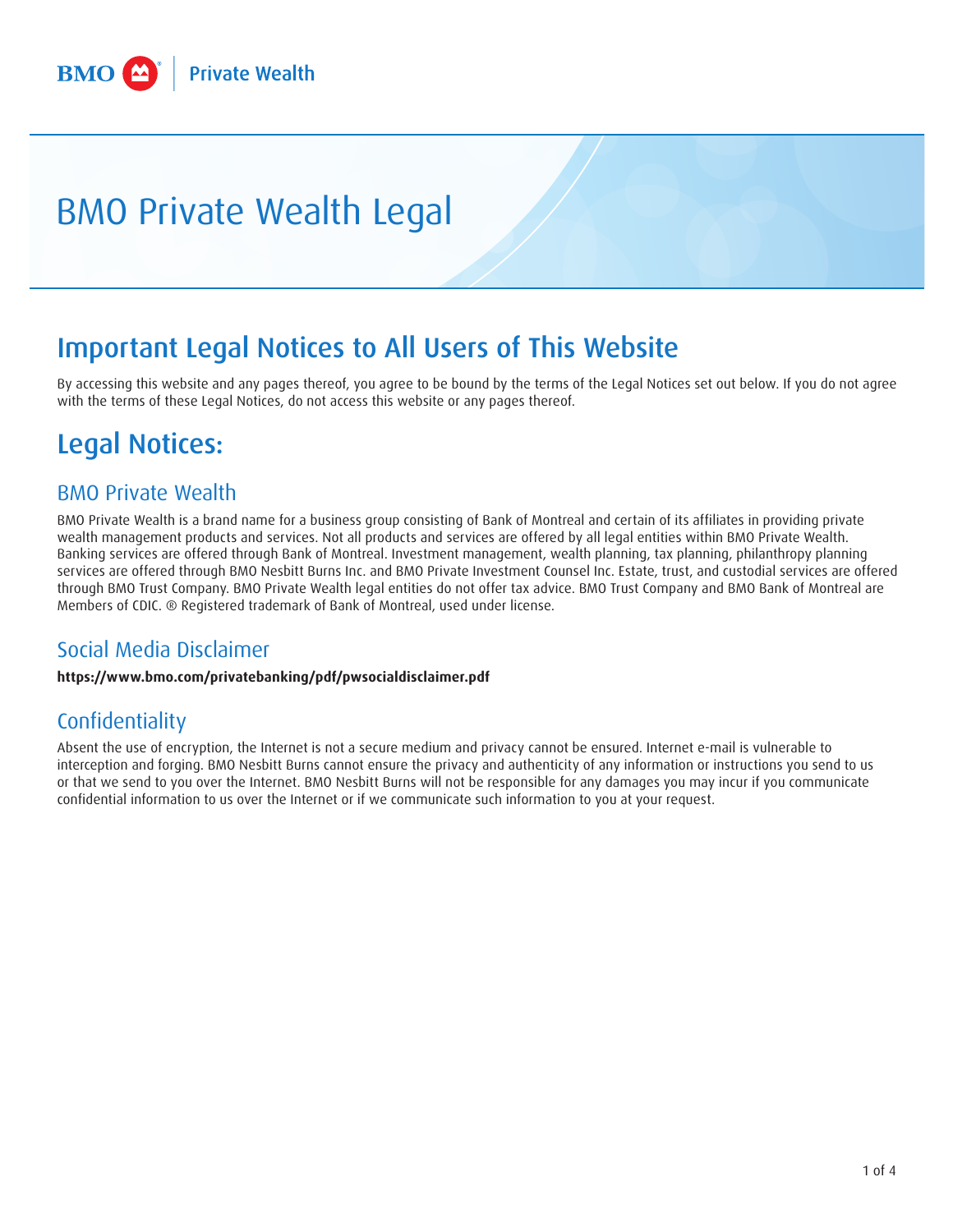#### No Advice

The financial market data, including quotes, charts and news are provided by various information suppliers that are independent of BMO Private Wealth. The information provided on this website is intended for informational purposes only and is not intended to constitute financial, accounting, legal or tax advice. Many factors unknown to us may affect the applicability of any statement or comment that we make on our website to your particular circumstances. You should consult directly with a BMO Private Wealth professional or your other advisers before acting on any information on this website.

Facts and information provided on this website are believed to be accurate at the time they are posted. However, this website could include inaccuracies, typographical errors, or out-of-date information. Changes may be made at any time to the information on this website without prior notice. Please consult any BMO Private Wealth office in your jurisdiction for complete and up-to-date information on products and services.

#### Accuracy and Changes

Facts and information provided on this website are believed to be accurate at the time they are posted. However, this website could include inaccuracies, typographical errors, or out-of-date information. Changes may be made at any time to the information on this website without prior notice. Please consult any branch of BMO Private Wealth in your jurisdiction for complete and up-to-date information on products and services.

#### Disclaimer of Warranty and Limitation of Liability

WE DO NOT WARRANT THE ACCURACY, COMPLETENESS, QUALITY, ADEQUACY OR CONTENT OF ANY INFORMATION ON THIS WEBSITE NOR DOES IT MAKE ANY WARRANTY AS TO THE RESULTS THAT MAY BE OBTAINED FROM THE USE OF THE SERVICE. SUCH INFORMATION IS PROVIDED "AS IS" WITHOUT WARRANTY OR CONDITION OF ANY KIND, EITHER EXPRESS OR IMPLIED, INCLUDING, WITHOUT LIMITATION, THE IMPLIED CONDITIONS AND WARRANTIES OF MERCHANTABILITY AND FITNESS FOR A PARTICULAR PURPOSE. SOME JURISDICTIONS DO NOT ALLOW THE EXCLUSION OF IMPLIED WARRANTIES, SO THE ABOVE MAY NOT APPLY TO YOU.

WE WILL NOT BE RESPONSIBLE OR LIABLE FOR ANY DIRECT, INDIRECT, SPECIAL, INCIDENTAL, OR CONSEQUENTIAL DAMAGES, OR ANY OTHER DAMAGES WHATSOEVER, INCLUDING, WITHOUT LIMITATION, LOST REVENUES, LOST PROFITS OR LOSS OF PROSPECTIVE ECONOMIC ADVANTAGE, RESULTING FROM THE USE OR MISUSE OF THIS WEBSITE, OR THE INFORMATION, DOCUMENTS, SOFTWARE OR CONTENT THEREOF, EVEN IF ADVISED OF THE POSSIBILITY OF SUCH DAMAGES OR SUCH DAMAGES ARE REASONABLY FORESEEABLE.

#### No Solicitation

Nothing on this website constitutes a BMO Private Wealth solicitation or offer to buy or sell products or services of any kind whatsoever including without limitation securities or any other financial instrument of any issuer.

### Applicable Agreements

All BMO Private Wealth products and services are offered for sale subject to the terms of the applicable agreements. Please consult any BMO Private Wealth office in your jurisdiction for complete and up-to-date information on products and services.

### Applicable Jurisdiction

The information on this website is intended for use by persons resident in Canada only. Any products or services mentioned on this website are made available only in accordance with local law (including applicable securities laws) and only where they may be lawfully offered for sale.

#### Software Back-up

While every effort is made to ensure that any software provided on this website is suitable for use on a wide variety of computer systems, you should take reasonable and appropriate precautions to scan for computer viruses and ensure compatibility of the software with your specific computer system.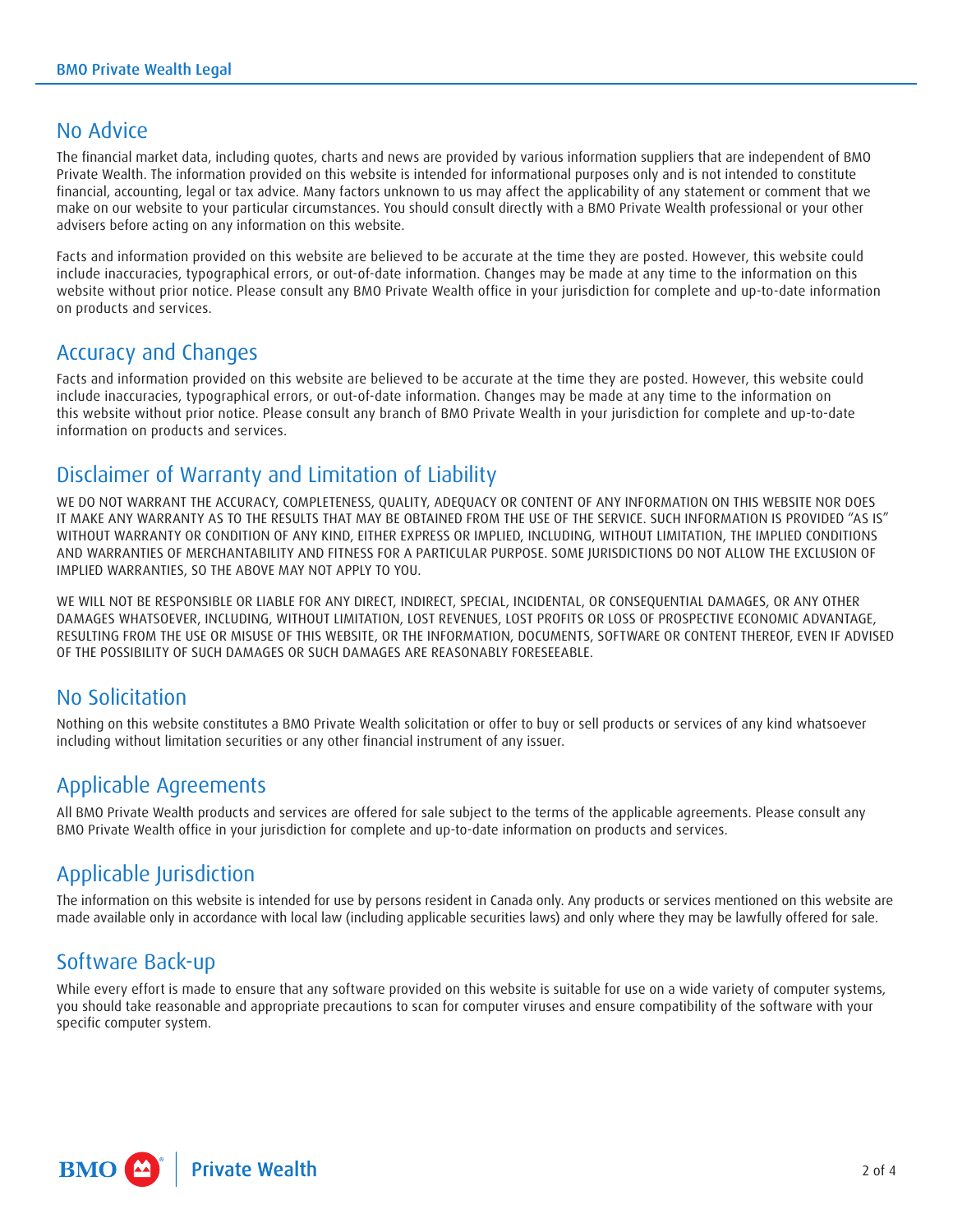#### Hyperlinks Are Not Endorsements

Links to other websites or references to products, services or publications other than those of BMO Private Wealth on this website do not imply the endorsement or approval of such websites, products, services or publications by us. Linking to any other website is at your sole risk.

#### Third Party Content

Any opinions, advice, statements, services, offers or other information or content expressed or made available by third parties, are those of the respective author(s) or distributor(s) and not of BMO Private Wealth. BMO Private Wealth disclaims all liability for any third party content.

#### Use of Cookies

Certain pages in our website make use of "cookies". A cookie is a small text file that is placed on your computer's hard drive by a website. Cookies are useful because they are stored and can be read back by the website that placed the cookie. The website can then present web pages that you have personalized with information that you want to see. For example, if you have ever signed up for a "stock watch list" on the Internet, the information is likely being presented by the use of a cookie.

Cookies hold unique, but very limited information. A cookie cannot retrieve any other data from your hard drive, pass on computer viruses, or collect personally identifiable information to determine who you are, or capture your email address. The use of cookies is very common you'll find them almost everywhere on the Internet.

#### Password and Identification

BMO Private Wealth relies on your use of a password, user id and account number to verify your identity. You must maintain confidentiality and security of your password, user id and account number, and if you are concerned about any breaches to your security of your password user id and account number you should notify BMO Private Wealth immediately.

BMO Private Wealth will not be responsible for any damages arising out of the misuse of your password, your user id and account number.

Trademarks Belonging to BMO Private Wealth or Other Entities

BMO (M-bar roundel symbol), trademark is owned by Bank of Montreal, used under license.

All other product and service marks mentioned on our website are the trademarks of their respective owners.

The Dow Jones IndexesSM are proprietary to and distributed by Dow Jones & Company, Inc. and have been licensed for use. View Dow Jones Terms of Use.

#### Copyright Bank of Montreal

Bank of Montreal either owns the intellectual property rights in the underlying HTML, text, images, audio clips, video clips, software and other content that is made available to you on this website (the "Content"), or has obtained the permission of the owner of the intellectual property in such content to use the content on this website.

Bank of Montreal grants to you a limited licence to display the Content on your computer and print the Content on your printer solely for your own personal non-commercial use provided that you do not modify the Content and that you do not delete any of the proprietary notices.

#### U.S. Residents

The information on this website is not intended to be construed as an offer to sell or a solicitation to buy or sell any products or services of any kind whatsoever including, without limitation, securities or any other financial instrument in the United States of America or the territories or possessions thereof.

#### **Calculators**

Calculators or projections are provided for general illustrative purposes only and are not warranted to be accurate or complete.

**BMO** <sup>2</sup> Private Wealth